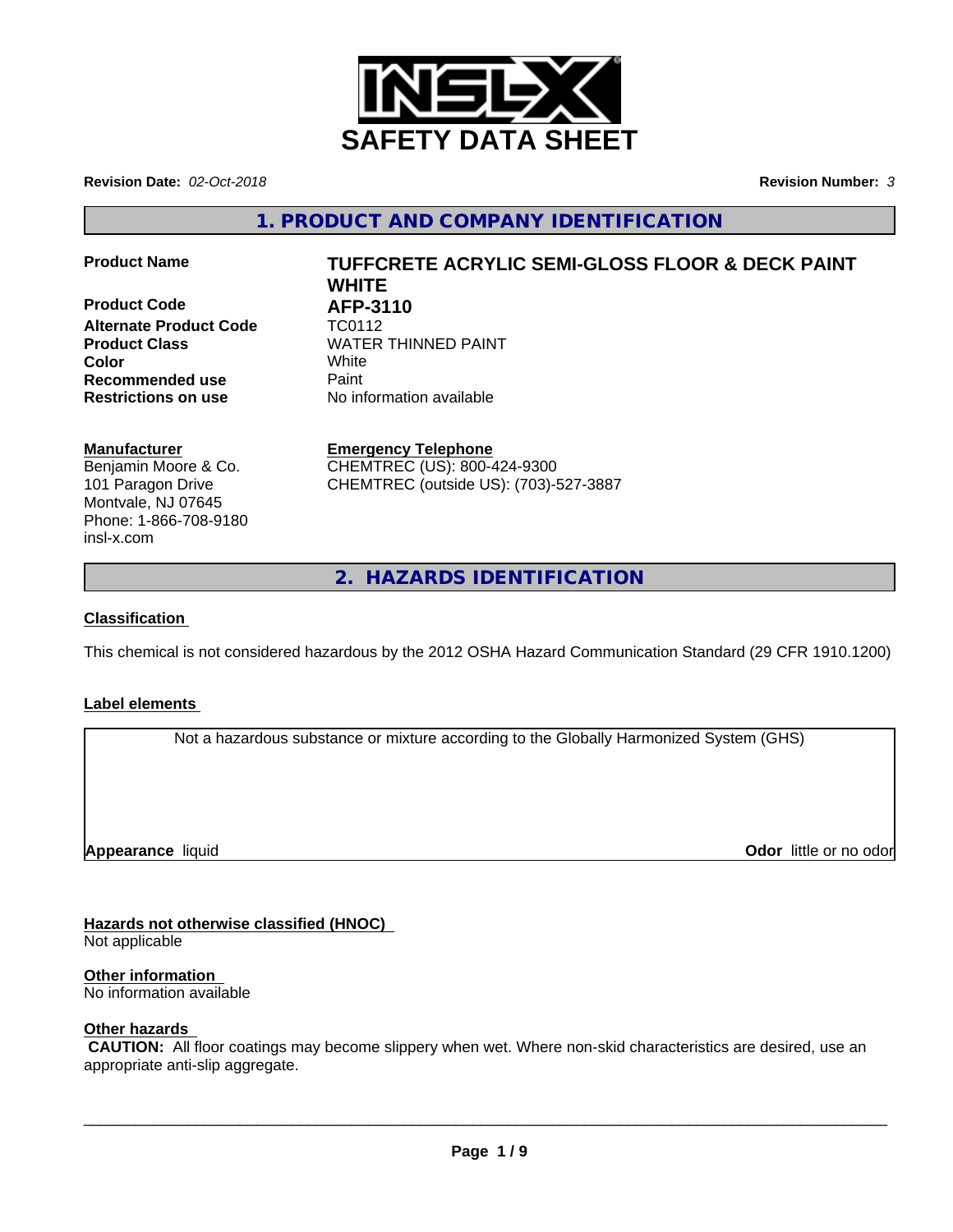# **3. COMPOSITION INFORMATION ON COMPONENTS**

| <b>Chemical name</b> | <b>CAS No.</b> | Weight-% |
|----------------------|----------------|----------|
| Titanium dioxide     | 13463-67-7     |          |
| Nepheline svenite    | 37244-96-5     |          |
| Kaolin               | 1332-58-7      |          |

|                                                  | 4. FIRST AID MEASURES                                                                                    |
|--------------------------------------------------|----------------------------------------------------------------------------------------------------------|
| <b>General Advice</b>                            | No hazards which require special first aid measures.                                                     |
| <b>Eye Contact</b>                               | Rinse thoroughly with plenty of water for at least 15 minutes and consult a<br>physician.                |
| <b>Skin Contact</b>                              | Wash off immediately with soap and plenty of water while removing all<br>contaminated clothes and shoes. |
| <b>Inhalation</b>                                | Move to fresh air. If symptoms persist, call a physician.                                                |
| Ingestion                                        | Clean mouth with water and afterwards drink plenty of water. Consult a physician<br>if necessary.        |
| <b>Most Important</b><br><b>Symptoms/Effects</b> | None known.                                                                                              |
| <b>Notes To Physician</b>                        | Treat symptomatically.                                                                                   |

**5. FIRE-FIGHTING MEASURES**

| <b>Suitable Extinguishing Media</b>                                              | Use extinguishing measures that are appropriate to local<br>circumstances and the surrounding environment.                                   |
|----------------------------------------------------------------------------------|----------------------------------------------------------------------------------------------------------------------------------------------|
| <b>Protective Equipment And Precautions For</b><br><b>Firefighters</b>           | As in any fire, wear self-contained breathing apparatus<br>pressure-demand, MSHA/NIOSH (approved or equivalent)<br>and full protective gear. |
| <b>Specific Hazards Arising From The Chemical</b>                                | Closed containers may rupture if exposed to fire or<br>extreme heat.                                                                         |
| <b>Sensitivity To Mechanical Impact</b>                                          | No.                                                                                                                                          |
| <b>Sensitivity To Static Discharge</b>                                           | No.                                                                                                                                          |
| <b>Flash Point Data</b><br>Flash Point (°F)<br>Flash Point (°C)<br><b>Method</b> | Not applicable<br>Not applicable<br>Not applicable                                                                                           |
| <b>Flammability Limits In Air</b>                                                |                                                                                                                                              |
| Lower flammability limit:                                                        | Not applicable                                                                                                                               |
|                                                                                  |                                                                                                                                              |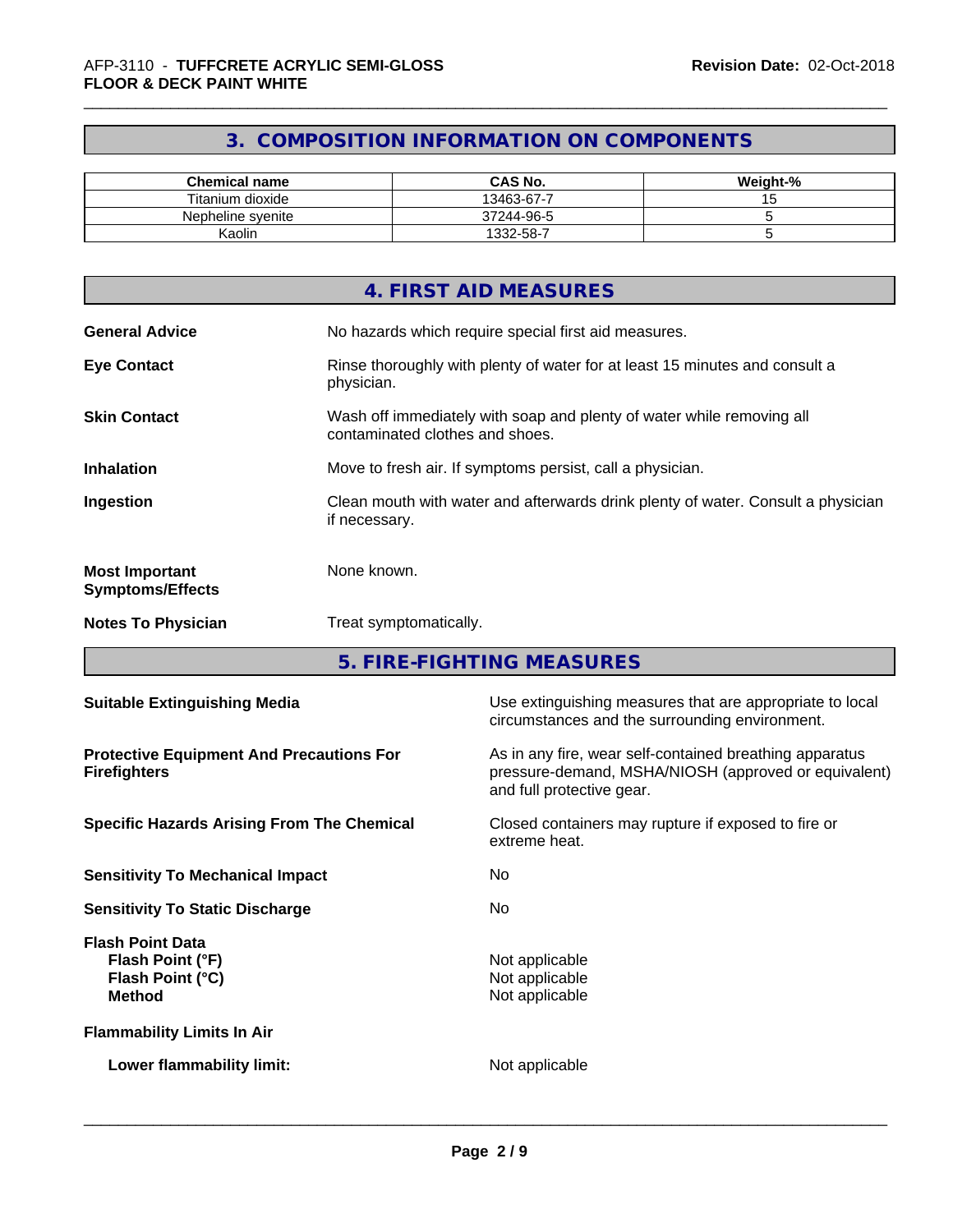#### **Upper flammability limit:** Not applicable

| <b>NFPA</b> | Health: | <b>Flammability: 0</b> | <b>Instability: 0</b> | <b>Special: Not Applicable</b> |  |
|-------------|---------|------------------------|-----------------------|--------------------------------|--|
| _ _ _ _ _ _ |         |                        |                       |                                |  |

#### **NFPA Legend**

- 0 Not Hazardous
- 1 Slightly
- 2 Moderate
- 3 High
- 4 Severe

*The ratings assigned are only suggested ratings, the contractor/employer has ultimate responsibilities for NFPA ratings where this system is used.*

*Additional information regarding the NFPA rating system is available from the National Fire Protection Agency (NFPA) at www.nfpa.org.*

#### **6. ACCIDENTAL RELEASE MEASURES**

| <b>Personal Precautions</b>                                                                                                            | Avoid contact with skin, eyes and clothing. Ensure adequate ventilation.                                                                                                         |
|----------------------------------------------------------------------------------------------------------------------------------------|----------------------------------------------------------------------------------------------------------------------------------------------------------------------------------|
| <b>Other Information</b>                                                                                                               | Prevent further leakage or spillage if safe to do so.                                                                                                                            |
| <b>Environmental precautions</b>                                                                                                       | See Section 12 for additional Ecological Information.                                                                                                                            |
| Soak up with inert absorbent material. Sweep up and shovel into suitable<br><b>Methods for Cleaning Up</b><br>containers for disposal. |                                                                                                                                                                                  |
|                                                                                                                                        | 7. HANDLING AND STORAGE                                                                                                                                                          |
| Handling                                                                                                                               | Avoid contact with skin, eyes and clothing. Avoid breathing vapors, spray mists or<br>sanding dust. In case of insufficient ventilation, wear suitable respiratory<br>equipment. |
| <b>Storage</b>                                                                                                                         | Keep container tightly closed. Keep out of the reach of children.                                                                                                                |

**Incompatible Materials** No information available

# **8. EXPOSURE CONTROLS/PERSONAL PROTECTION**

#### **Exposure Limits**

| Chemical name    | <b>ACGIH TLV</b>         | <b>OSHA PEL</b>                |
|------------------|--------------------------|--------------------------------|
| Titanium dioxide | 10 mg/m $3$ - TWA        | 15 mg/m $3$ - TWA              |
| Kaolin           | $2 \text{ mg/m}^3$ - TWA | 15 mg/m $3$ - TWA              |
|                  |                          | - TWA<br>5 mg/m <sup>3</sup> - |

#### **Legend**

ACGIH - American Conference of Governmental Industrial Hygienists Exposure Limits OSHA - Occupational Safety & Health Administration Exposure Limits N/E - Not Established

**Engineering Measures** Ensure adequate ventilation, especially in confined areas.

 $\overline{\phantom{a}}$  ,  $\overline{\phantom{a}}$  ,  $\overline{\phantom{a}}$  ,  $\overline{\phantom{a}}$  ,  $\overline{\phantom{a}}$  ,  $\overline{\phantom{a}}$  ,  $\overline{\phantom{a}}$  ,  $\overline{\phantom{a}}$  ,  $\overline{\phantom{a}}$  ,  $\overline{\phantom{a}}$  ,  $\overline{\phantom{a}}$  ,  $\overline{\phantom{a}}$  ,  $\overline{\phantom{a}}$  ,  $\overline{\phantom{a}}$  ,  $\overline{\phantom{a}}$  ,  $\overline{\phantom{a}}$ 

#### **Personal Protective Equipment**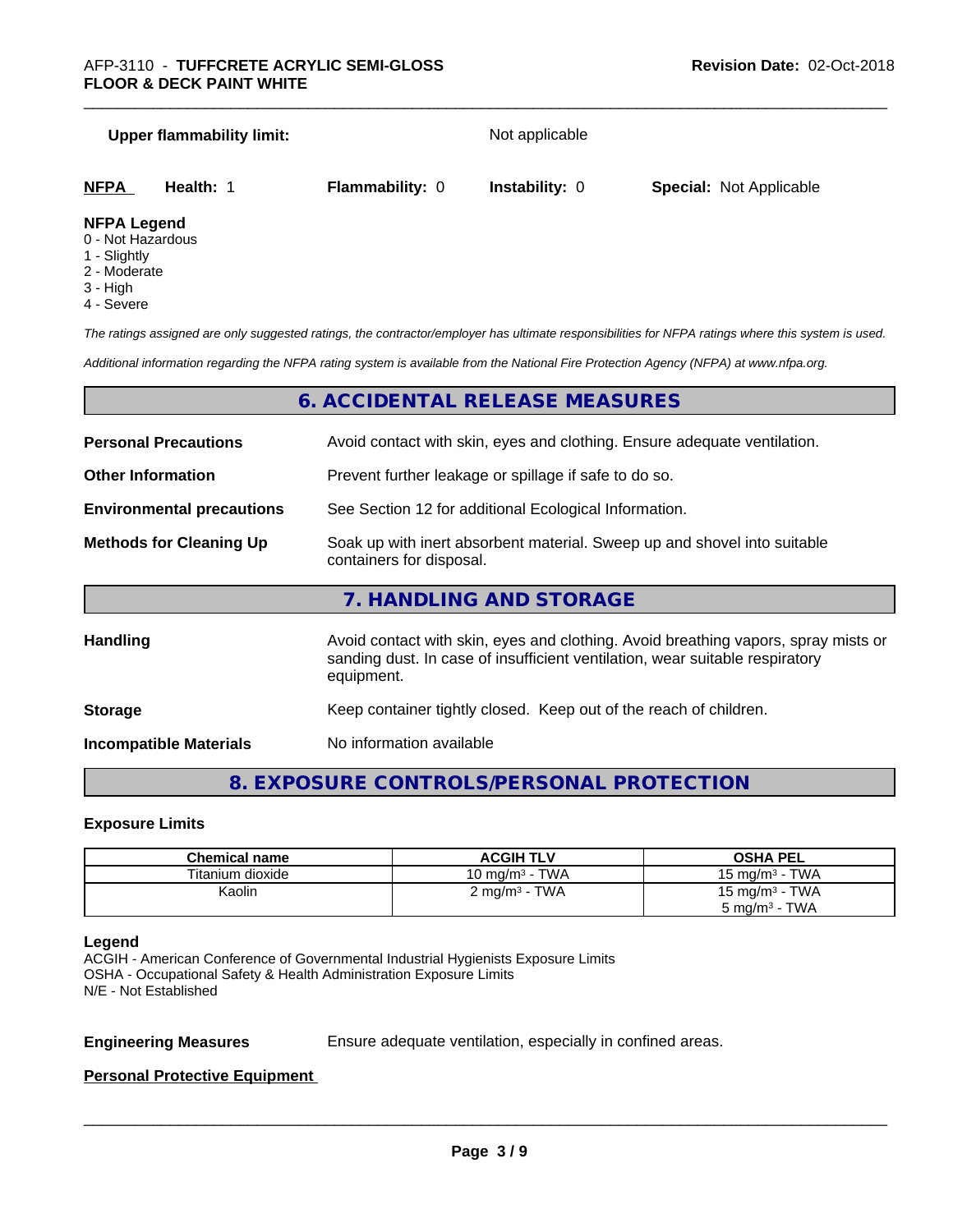| <b>Eye/Face Protection</b>    | Safety glasses with side-shields.                                        |
|-------------------------------|--------------------------------------------------------------------------|
| <b>Skin Protection</b>        | Protective gloves and impervious clothing.                               |
| <b>Respiratory Protection</b> | In case of insufficient ventilation wear suitable respiratory equipment. |
| <b>Hygiene Measures</b>       | Avoid contact with skin, eyes and clothing. Remove and wash contaminated |

clothing before re-use. Wash thoroughly after handling.

# **9. PHYSICAL AND CHEMICAL PROPERTIES**

**Appearance** liquid **Odor** little or no odor **Odor Threshold No information available No information available Density (lbs/gal)** 9.8 - 10.2 **Specific Gravity** 1.19 - 1.23 **pH** No information available **Viscosity (cps)** No information available **Solubility(ies)** No information available **Water solubility Water solubility Water solubility Water solubility Water solubility Water solution Evaporation Rate No information available No information available Vapor pressure @20 °C (kPa)** No information available **Vapor density No information available Wt.** % Solids 40 - 50 **Vol. % Solids** 25 - 35 **Wt. % Volatiles** 50 - 60 **Vol. % Volatiles** 65 - 75 **VOC Regulatory Limit (g/L)** < 50 **Boiling Point (°F)** 212 **Boiling Point**  $(^{\circ}C)$  100 **Freezing Point (°F)** 32 **Freezing Point (°C)** 0 **Flash Point (°F)** Not applicable **Flash Point (°C)** Not applicable **Method** Not applicable **Flammability (solid, gas)** Not applicable **Upper flammability limit:** Not applicable **Lower flammability limit:** Not applicable **Autoignition Temperature (°F)** No information available **Autoignition Temperature (°C)** No information available **Decomposition Temperature (°F)**<br> **Decomposition Temperature (°C)**<br>
No information available **Decomposition Temperature (°C)**<br>Partition coefficient

**No information available** 

# **10. STABILITY AND REACTIVITY**

| <b>Reactivity</b>             | Not Applicable                           |
|-------------------------------|------------------------------------------|
| <b>Chemical Stability</b>     | Stable under normal conditions.          |
| <b>Conditions to avoid</b>    | Prevent from freezing.                   |
| <b>Incompatible Materials</b> | No materials to be especially mentioned. |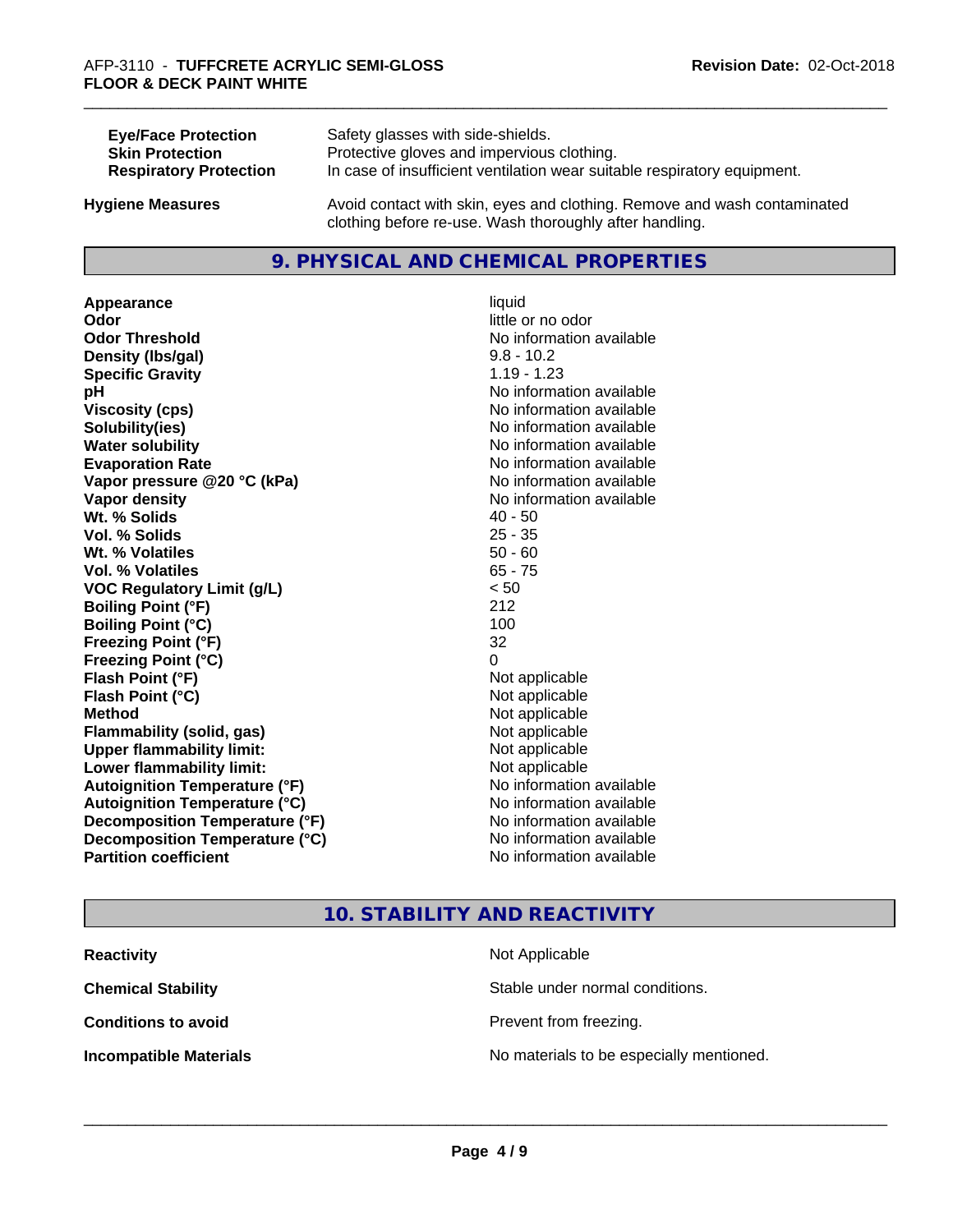| <b>Hazardous Decomposition Products</b>                                                                                                                                              | None under normal use.                                                                                                                                                                             |
|--------------------------------------------------------------------------------------------------------------------------------------------------------------------------------------|----------------------------------------------------------------------------------------------------------------------------------------------------------------------------------------------------|
| Possibility of hazardous reactions                                                                                                                                                   | None under normal conditions of use.                                                                                                                                                               |
|                                                                                                                                                                                      | 11. TOXICOLOGICAL INFORMATION                                                                                                                                                                      |
| <b>Product Information</b>                                                                                                                                                           |                                                                                                                                                                                                    |
| Information on likely routes of exposure                                                                                                                                             |                                                                                                                                                                                                    |
| <b>Principal Routes of Exposure</b>                                                                                                                                                  | Eye contact, skin contact and inhalation.                                                                                                                                                          |
| <b>Acute Toxicity</b>                                                                                                                                                                |                                                                                                                                                                                                    |
| <b>Product Information</b>                                                                                                                                                           | No information available                                                                                                                                                                           |
|                                                                                                                                                                                      | Symptoms related to the physical, chemical and toxicological characteristics                                                                                                                       |
| <b>Symptoms</b>                                                                                                                                                                      | No information available                                                                                                                                                                           |
|                                                                                                                                                                                      | Delayed and immediate effects as well as chronic effects from short and long-term exposure                                                                                                         |
| Eye contact<br><b>Skin contact</b><br>Inhalation                                                                                                                                     | May cause slight irritation.<br>Substance may cause slight skin irritation. Prolonged or repeated contact may dry<br>skin and cause irritation.<br>May cause irritation of respiratory tract.      |
| Ingestion<br><b>Sensitization</b><br><b>Neurological Effects</b><br><b>Mutagenic Effects</b><br><b>Reproductive Effects</b>                                                          | Ingestion may cause gastrointestinal irritation, nausea, vomiting and diarrhea.<br>No information available<br>No information available.<br>No information available.<br>No information available. |
| <b>Developmental Effects</b><br><b>Target organ effects</b><br><b>STOT - single exposure</b><br><b>STOT - repeated exposure</b><br>Other adverse effects<br><b>Aspiration Hazard</b> | No information available.<br>No information available.<br>No information available.<br>No information available.<br>No information available.<br>No information available                          |
| Numerical measures of toxicity                                                                                                                                                       |                                                                                                                                                                                                    |
|                                                                                                                                                                                      | The following values are calculated based on chapter 3.1 of the GHS document                                                                                                                       |

**ATEmix (oral)** 72028 mg/kg

#### **Component Information**

Titanium dioxide LD50 Oral: > 10000 mg/kg (Rat) Kaolin LD50 Oral: > 5000 mg/kg (Rat)

#### **Carcinogenicity**

*The information below indicateswhether each agency has listed any ingredient as a carcinogen:.*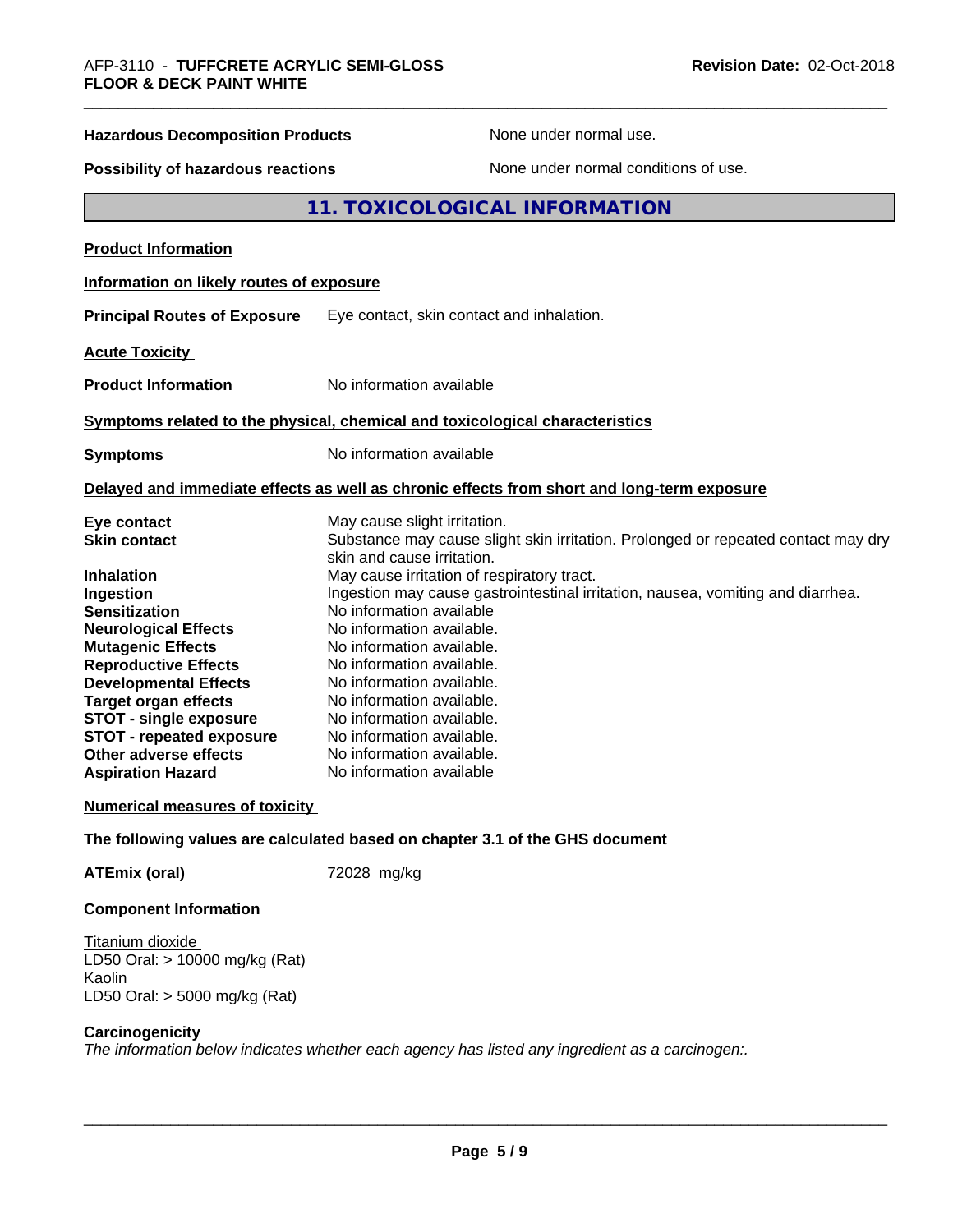# \_\_\_\_\_\_\_\_\_\_\_\_\_\_\_\_\_\_\_\_\_\_\_\_\_\_\_\_\_\_\_\_\_\_\_\_\_\_\_\_\_\_\_\_\_\_\_\_\_\_\_\_\_\_\_\_\_\_\_\_\_\_\_\_\_\_\_\_\_\_\_\_\_\_\_\_\_\_\_\_\_\_\_\_\_\_\_\_\_\_\_\_\_ AFP-3110 - **TUFFCRETE ACRYLIC SEMI-GLOSS FLOOR & DECK PAINT WHITE**

| <b>Chemical name</b>                       | <b>IARC</b>          | <b>NTP</b> | OSHA   |
|--------------------------------------------|----------------------|------------|--------|
|                                            | 2B<br>Possible Human |            | Listed |
| . . <del>. .</del><br>dioxide<br>l itanıum | Carcinogen           |            |        |

• Although IARC has classified titanium dioxide as possibly carcinogenic to humans (2B), their summary concludes: "No significant exposure to titanium dioxide is thought to occur during the use of products in which titanium dioxide is bound to other materials, such as paint."

#### **Legend**

IARC - International Agency for Research on Cancer NTP - National Toxicity Program OSHA - Occupational Safety & Health Administration

**12. ECOLOGICAL INFORMATION**

#### **Ecotoxicity Effects**

The environmental impact of this product has not been fully investigated.

#### **Product Information**

# **Acute Toxicity to Fish**

No information available

#### **Acute Toxicity to Aquatic Invertebrates**

No information available

#### **Acute Toxicity to Aquatic Plants**

No information available

#### **Persistence / Degradability**

No information available.

#### **Bioaccumulation**

No information available.

#### **Mobility in Environmental Media**

No information available.

#### **Ozone**

No information available

#### **Component Information**

#### **Acute Toxicity to Fish**

No information available Titanium dioxide  $LC50:$  > 1000 mg/L (Fathead Minnow - 96 hr.)

#### **Acute Toxicity to Aquatic Invertebrates**

No information available

#### **Acute Toxicity to Aquatic Plants**

No information available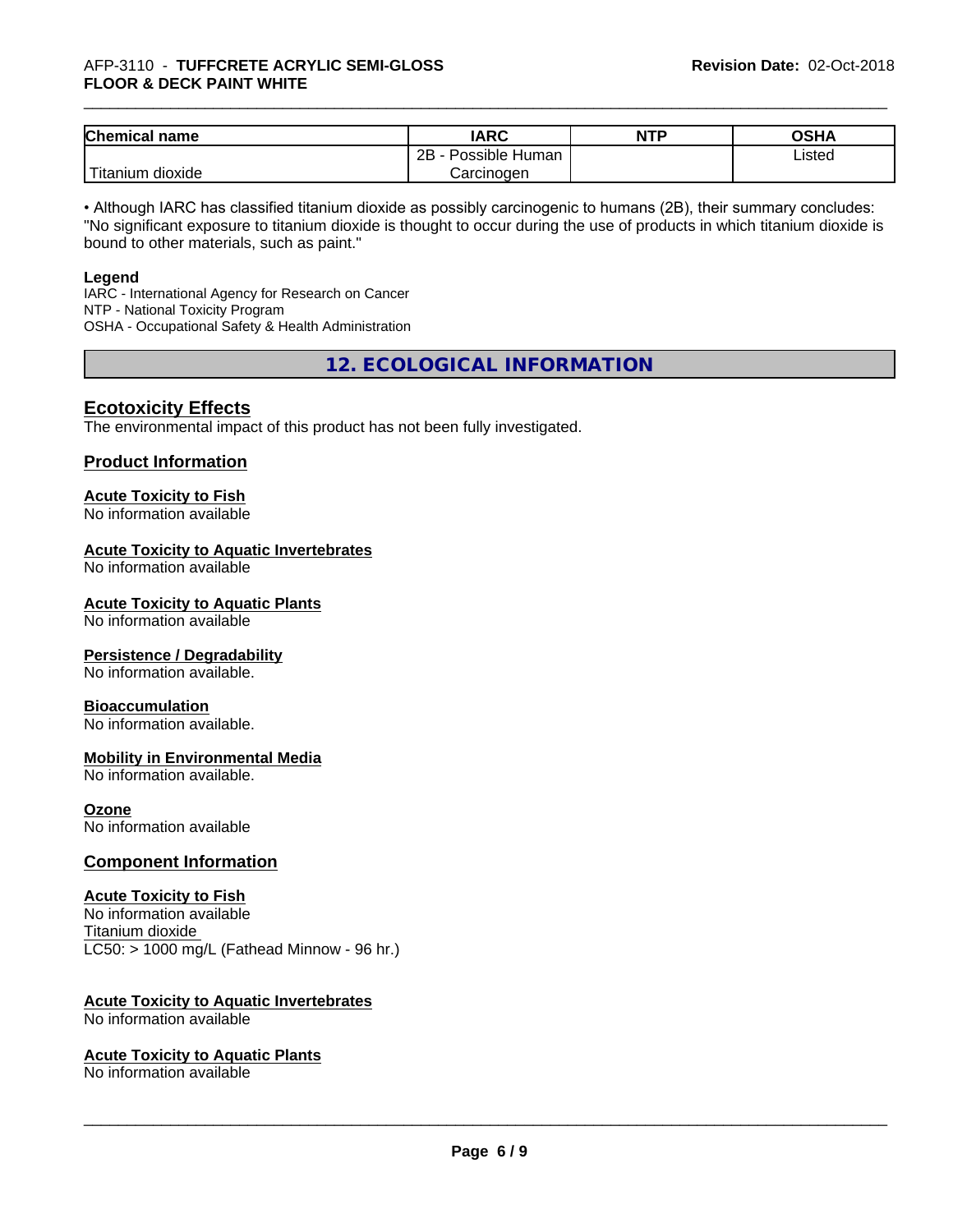|                              | 13. DISPOSAL CONSIDERATIONS                                                                                                                                                                                               |  |
|------------------------------|---------------------------------------------------------------------------------------------------------------------------------------------------------------------------------------------------------------------------|--|
| <b>Waste Disposal Method</b> | Dispose of in accordance with federal, state, and local regulations. Local<br>requirements may vary, consult your sanitation department or state-designated<br>environmental protection agency for more disposal options. |  |
|                              | 14. TRANSPORT INFORMATION                                                                                                                                                                                                 |  |
| <b>DOT</b>                   | Not regulated                                                                                                                                                                                                             |  |
| <b>ICAO / IATA</b>           | Not regulated                                                                                                                                                                                                             |  |
| <b>IMDG/IMO</b>              | Not regulated                                                                                                                                                                                                             |  |
|                              | <b>15. REGULATORY INFORMATION</b>                                                                                                                                                                                         |  |

#### **International Inventories**

| <b>TSCA: United States</b> | Yes - All components are listed or exempt. |
|----------------------------|--------------------------------------------|
| <b>DSL: Canada</b>         | Yes - All components are listed or exempt. |

## **Federal Regulations**

| SARA 311/312 hazardous categorization |    |  |
|---------------------------------------|----|--|
| Acute health hazard                   | Nο |  |
| Chronic Health Hazard                 | No |  |
| Fire hazard                           | No |  |
| Sudden release of pressure hazard     | No |  |
| Reactive Hazard                       | No |  |

#### **SARA 313**

Section 313 of Title III of the Superfund Amendments and Reauthorization Act of 1986 (SARA). This product contains a chemical or chemicals which are subject to the reporting requirements of the Act and Title 40 of the Code of Federal Regulations, Part 372:

*None*

#### **Clean Air Act,Section 112 Hazardous Air Pollutants (HAPs) (see 40 CFR 61)**

This product contains the following HAPs:

*None*

## **US State Regulations**

#### **California Proposition 65**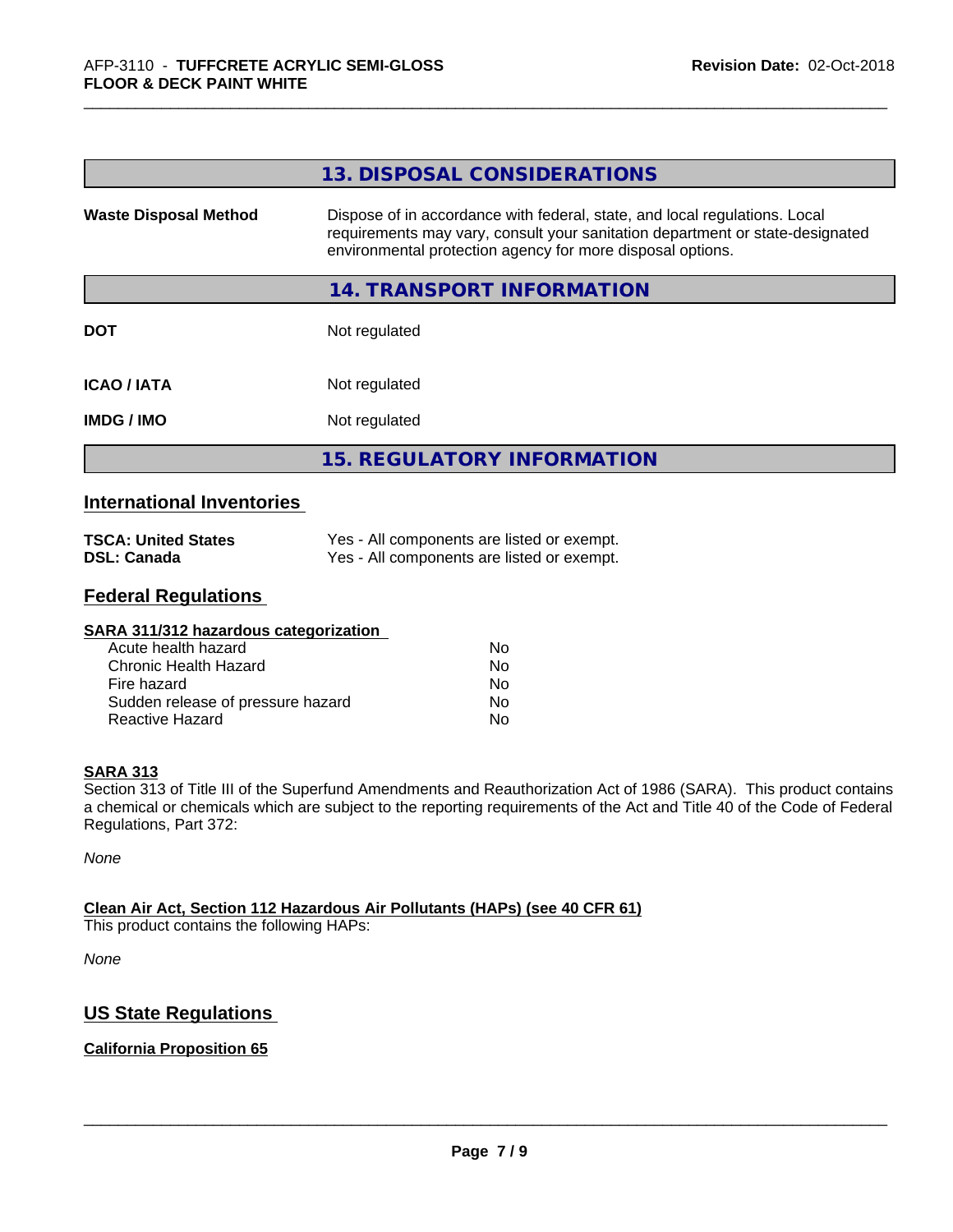# **WARNING:** Cancer and Reproductive Harm– www.P65warnings.ca.gov

#### **State Right-to-Know**

| Chemical<br><b>I</b> name            | 30hua olia<br><b>IVI</b> C<br>-aunuscus | . Jerse∨<br><b>Nev</b> | Pennsvlvania |
|--------------------------------------|-----------------------------------------|------------------------|--------------|
| <br>--<br>lum<br>dioxide<br>. ıtanıı |                                         |                        |              |
| Kaolin                               |                                         |                        |              |

#### **Legend**

X - Listed

# **16. OTHER INFORMATION**

| $HMIS -$           | Health: | <b>Flammability: 0</b> | <b>Reactivity: 0</b> | $PPE: -$ |
|--------------------|---------|------------------------|----------------------|----------|
| <b>HMIS Legend</b> |         |                        |                      |          |

#### 0 - Minimal Hazard

- 1 Slight Hazard
- 2 Moderate Hazard
- 3 Serious Hazard
- 4 Severe Hazard
- \* Chronic Hazard
- X Consult your supervisor or S.O.P. for "Special" handling instructions.

*Note: The PPE rating has intentionally been left blank. Choose appropriate PPE that will protect employees from the hazards the material will present under the actual normal conditions of use.*

*Caution: HMISÒ ratings are based on a 0-4 rating scale, with 0 representing minimal hazards or risks, and 4 representing significant hazards or risks. Although HMISÒ ratings are not required on MSDSs under 29 CFR 1910.1200, the preparer, has chosen to provide them. HMISÒ ratings are to be used only in conjunction with a fully implemented HMISÒ program by workers who have received appropriate HMISÒ training. HMISÒ is a registered trade and service mark of the NPCA. HMISÒ materials may be purchased exclusively from J. J. Keller (800) 327-6868.*

 **WARNING!** If you scrape, sand, or remove old paint, you may release lead dust. LEAD IS TOXIC. EXPOSURE TO LEAD DUST CAN CAUSE SERIOUS ILLNESS, SUCH AS BRAIN DAMAGE, ESPECIALLY IN CHILDREN. PREGNANT WOMEN SHOULD ALSO AVOID EXPOSURE.Wear a NIOSH approved respirator to control lead exposure. Clean up carefully with a HEPA vacuum and a wet mop. Before you start, find out how to protect yourself and your family by contacting the National Lead Information Hotline at 1-800-424-LEAD or log on to www.epa.gov/lead.

| <b>Prepared By</b>                               | <b>Product Stewardship Department</b><br>Benjamin Moore & Co.<br>101 Paragon Drive<br>Montvale, NJ 07645<br>800-225-5554 |  |
|--------------------------------------------------|--------------------------------------------------------------------------------------------------------------------------|--|
| <b>Revision Date:</b><br><b>Revision Summary</b> | 02-Oct-2018<br>Not available                                                                                             |  |

#### Disclaimer

The information contained herein is presented in good faith and believed to be accurate as of the effective date shown above. This information is furnished without warranty of any kind. Employers should use this information only as a